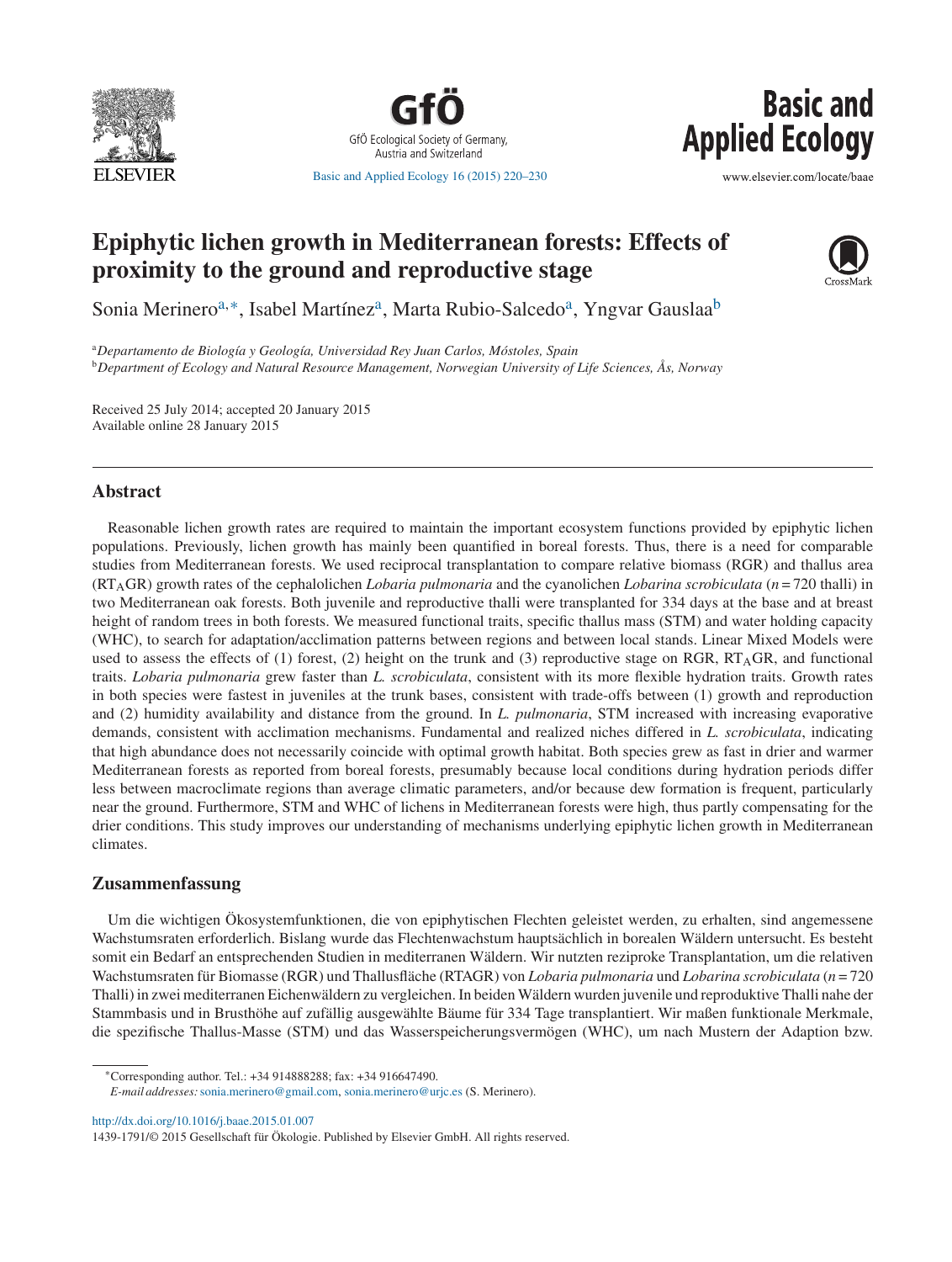Akklimatisierung zu suchen. Lineare gemischte Modelle wurden eingesetzt, um die Einflüsse von (1) Wald, (2) Höhe am Stamm und (3) reproduktivem Status auf RGR, RTAGR und die funktionalen Merkmale zu bestimmen. *L. pulmonaria* wuchs schneller als *L. scrobiculata*, was mit ihrem flexibleren Hydratationsverhalten übereinstimmt. Bei beiden Arten zeigten Juvenile an der Stammbasis die höchsten Wachstumsraten, was mit den Zielkonflikten zwischen Wachstum und Reproduktion und Wasserverfügbarkeit und Entfernung vom Boden übereinstimmt. Bei *L. pulmonaria* nahm die STM mit zunehmenden Evaporationsanforderungen zu, was mit Akklimatisierungsmechanismen erklärt werden kann. Die realisierte Nische von *L.scrobiculata* wich von der fundamentalen Nische ab, was anzeigt, dass hohe Abundanz nicht notwendigerweise mit dem Habitat optimalen Wachstums zusammenfällt. Beide Arten wuchsen in den trockeneren und wärmeren mediterranen Wäldern ebenso schnell wie das aus borealen Wäldern berichtet wird, vermutlich weil sich die lokalen Bedingungen während der Hydratationsperioden zwischen den makroklimatischen Regionen weniger voneinander unterscheiden als die durchschnittlichen Klimaparameter und/oder weil insbesondere in Bodennähe Taubildung häufig ist. Darüber hinaus waren STM und WHC der Flechten in den mediterranen Wäldern hoch, wodurch die trockeneren Bedingungen teilweise ausgeglichen werden konnten. © 2015 Gesellschaft für Ökologie. Published by Elsevier GmbH. All rights reserved.

*Keywords:* Functional traits; *Lobaria pulmonaria*; *Lobarina scrobiculata*; *Quercus* forest; Relative growth rate; Spain; Specific thallus mass; Vertical gradient; Water holding capacity

## **Introduction**

Epiphytic lichens often represent a highly diverse biodiversity component in forests and play important functional roles in ecosystem functioning (reviewed by [Ellis](#page-9-0) [2012\).](#page-9-0) Previously, lichens were considered slow-growing ([Grime](#page-10-0) [1979\),](#page-10-0) but recent studies reported fast growth (e.g. [Gaio-Oliveira,](#page-10-0) [Dahlman,](#page-10-0) [Máguas](#page-10-0) [&](#page-10-0) [Palmqvist](#page-10-0) [2004;](#page-10-0) [Larsson,](#page-10-0) [Solhaug](#page-10-0) [&](#page-10-0) [Gauslaa](#page-10-0) [2012,](#page-10-0) [2014;](#page-10-0) [Bidussi,](#page-10-0) [Gauslaa](#page-10-0) [&](#page-10-0) [Solhaug](#page-10-0) [2013\).](#page-10-0) However, epiphytic lichen growth is mainly quantified in boreal and temperate climates (e.g. [Hilmo](#page-10-0) [2002;](#page-10-0) [Antoine](#page-10-0) [&](#page-10-0) [McCune](#page-10-0) [2004;](#page-10-0) [Larsson](#page-10-0) et [al.](#page-10-0) [2012;](#page-10-0) [Shriver,](#page-10-0) [Cutler](#page-10-0) [&](#page-10-0) [Doak](#page-10-0) [2012\)](#page-10-0) but rarely in Mediterranean climates (see [Gaio-Oliveira](#page-10-0) et [al.](#page-10-0) [2004\)](#page-10-0) with summer drought ([Valladares,](#page-10-0) [Camarero,](#page-10-0) [Pulido](#page-10-0) [&](#page-10-0) [Gil-Pelgrín](#page-10-0) [2004\).](#page-10-0) Interestingly, these dry and sunny areas share various epiphytic lichens with temperate and boreal regions. To improve our understanding of lichen functioning across contrasting ecosystems and environmental conditions, there is a need to quantify growth rates and functional traits also in Mediterranean forests.

One reason to identify growth-regulating factors is that reproduction and fitness shaping population viability partly depend on growth (e.g. [Martínez](#page-10-0) et [al.](#page-10-0) [2012;](#page-10-0) [Shriver](#page-10-0) et [al.](#page-10-0) [2012\).](#page-10-0) Although environmental factors determine lichen growth (e.g. [Palmqvist](#page-10-0) 2000; Bidussi et [al.](#page-10-0) [2013\),](#page-10-0) internal factors such as reproductive effort also influence lichen growth by a trade-off between growth and reproduction (e.g. [Gauslaa](#page-10-0) [2006\).](#page-10-0) Lichens grow three-dimensionally: Area expansion enhances the interception surface for light, water, and nutrients; while dry mass gain per area unit e.g. improves water holding capacity ([Larsson](#page-10-0) et [al.](#page-10-0) [2012;](#page-10-0) [Merinero,](#page-10-0) [Hilmo](#page-10-0) [&](#page-10-0) [Gauslaa](#page-10-0) [2014\).](#page-10-0) The specific thallus mass  $(STM = dry$  mass per area) is an important functional trait controlled by light exposure ([Snelgar](#page-10-0) [&](#page-10-0) [Green](#page-10-0) [1981;](#page-10-0) [Larsson](#page-10-0) et [al.](#page-10-0) [2012\)](#page-10-0) and/or nutrient availability [\(Asplund,](#page-9-0) [Sandling](#page-9-0) [&](#page-9-0) [Wardle](#page-9-0) [2012\).](#page-9-0) STM changes when area and dry mass do not increase concurrently, meaning that these processes are regulated differently. Photosynthetic carbon gain shapes dry mass investments ([Palmqvist](#page-10-0) [2000;](#page-10-0) [Larsson](#page-10-0) et [al.](#page-10-0) [2012\),](#page-10-0) while fungal hyphae expansion drives area growth [\(Gaio-Oliveira](#page-10-0) et [al.](#page-10-0) [2004;](#page-10-0) [Larsson](#page-10-0) et [al.](#page-10-0) [2012\).](#page-10-0) STM is a driver of the water holding capacity (WHC); thick [\(Gauslaa](#page-10-0) [&](#page-10-0) [Coxson](#page-10-0) [2011\)](#page-10-0) and large [\(Merinero,](#page-10-0) [Hilmo](#page-10-0) et [al.](#page-10-0) [2014\)](#page-10-0) thalli retain more water. STM, and thus WHC, increase with increasing evaporative demands(e.g. [Hilmo](#page-10-0) [2002;](#page-10-0) [Gauslaa](#page-10-0) [&](#page-10-0) [Coxson](#page-10-0) [2011;](#page-10-0) [Larsson](#page-10-0) et [al.](#page-10-0) [2012;](#page-10-0) [Merinero,](#page-10-0) [Hilmo](#page-10-0) et [al.](#page-10-0) [2014\).](#page-10-0) Comparisons of WHC (and STM) in epiphytic lichens between open, dry Mediterranean sites ([Valladares](#page-10-0) et [al.](#page-10-0) [2004\)](#page-10-0) and wet boreal sites including closed rain forests (e.g. [Coxson](#page-9-0) [&](#page-9-0) [Stevenson](#page-9-0) [2007;](#page-9-0) [Larsson](#page-9-0) et [al.](#page-9-0) [2012\)](#page-9-0) may thus give clues to understand links between site-specific hydration sources and lichen adaptation/acclimation traits.

The vertical distribution of lichens on tree trunks is influenced by e.g. solar radiation and humidity (reviewed by [Ellis](#page-9-0) [2012\).](#page-9-0) Air humidity increases with proximity to the ground, whereas light and wind exposure enhancing evaporation often increase with height [\(Geiger](#page-10-0) [1950\).](#page-10-0) In Mediterranean sites, moisture availability is usually a limiting factor causing vertical gradients of lichens on tree trunks [\(Burgaz,](#page-9-0) [Fuertes](#page-9-0) [&](#page-9-0) [Escudero](#page-9-0) [1994\).](#page-9-0) The height on the trunk affects lichen performance, evidenced by height-dependent gradients in thallus size in lichen populations (e.g. [Martínez](#page-10-0) et [al.](#page-10-0) [2012\).](#page-10-0)

We studied the cephalolichen *Lobaria pulmonaria* L. (Hoffm.) and the cyanolichen *Lobarina scrobiculata* (Scop.) Nyl. ex Cromb. They are widely distributed globally, but declining and red-listed in many European countries, including Spain ([Martínez](#page-10-0) et [al.](#page-10-0) [2003\).](#page-10-0) In our study area, they inhabited two Mediterranean oak forests spaced by 7 km, although in contrasting proportions. We established reciprocal transplants to compare relative growth rates between species and between sites. In boreal canopies, both species acclimate to higher evaporative demand at greater heights by increasing their WHC [\(Merinero,](#page-10-0) [Hilmo](#page-10-0) et [al.](#page-10-0) [2014\).](#page-10-0) To search for height-dependent growth and acclimation, we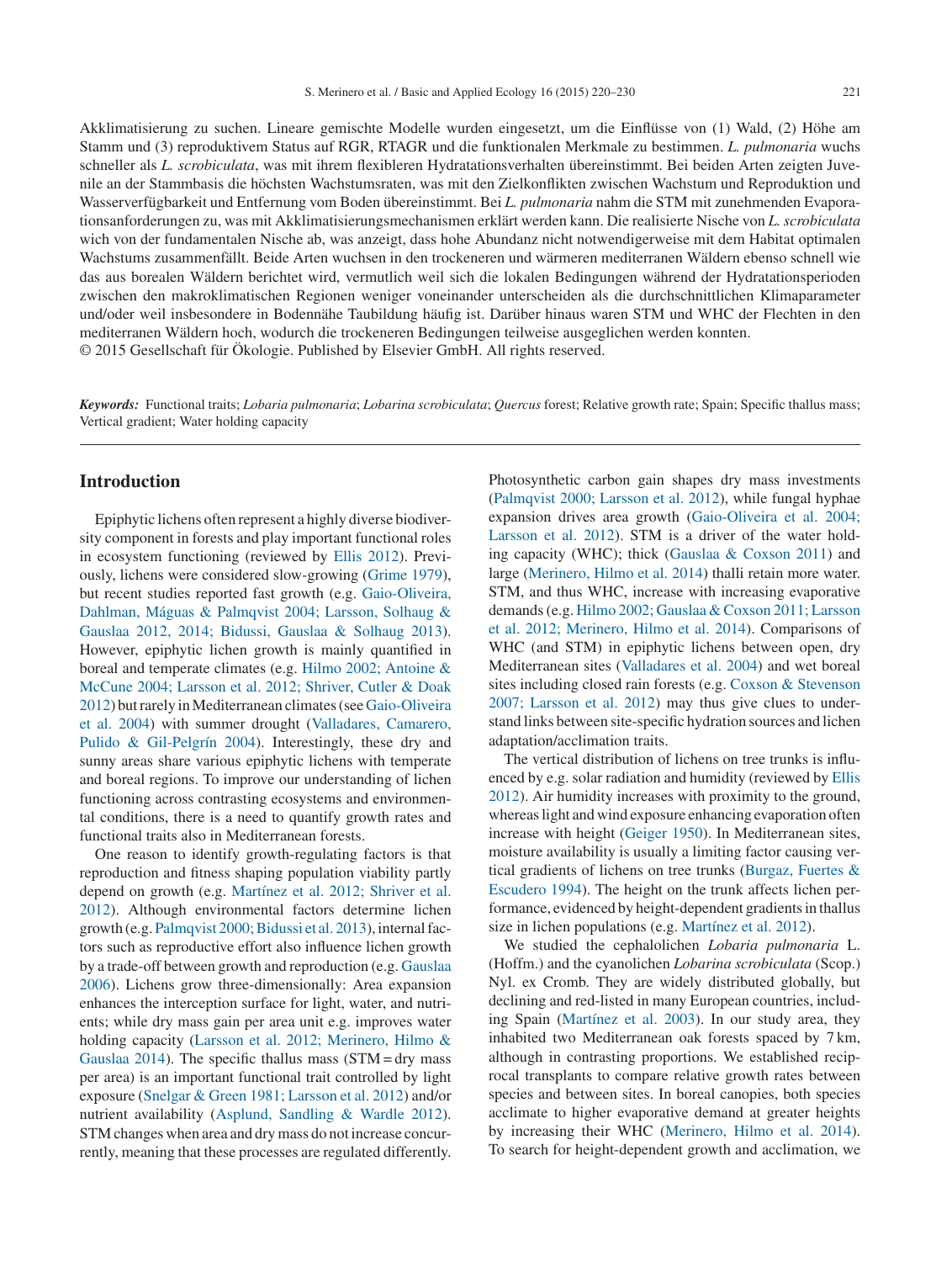<span id="page-2-0"></span>transplanted lichens at trunk bases and breast height. By using juvenile and reproductive specimens, we tested whether the trade-off between growth and reproduction is consistent across regions and species. Furthermore, cyano- and cephalolichens have different hydration traits; the former require liquid water to activate photosynthesis, whereas cephalolichens additionally benefit from humid air [\(Lange,](#page-10-0) [Kilian](#page-10-0) [&](#page-10-0) [Ziegler](#page-10-0) [1986\).](#page-10-0) A comparison of such functional groups in Mediterranean and boreal climates (e.g. [Hilmo](#page-10-0) [2002;](#page-10-0) [Larsson](#page-10-0) et [al.](#page-10-0) [2012,](#page-10-0) [2014\)](#page-10-0) may improve our understanding of their functioning. We hypothesize that (1) relative growth rates in Mediterranean populations are lower than those reported in boreal ones due to drier climate; (2) *L. pulmonaria* with flexible hydration traits grows faster than *L. scrobiculata*; (3) both species grow faster near the trunk base than at the breast height; (4) juvenile specimens grow faster than reproductive ones; (5) both species maximize their growth in the forests with the highest respective abundance, consistent with similar fundamental and realized niches.

### **Materials and methods**

#### **Study area**

The field experiment was done in two oak forests in central Spain with similar macroclimate, but yet different proportions of our target species (Table 1). The distance between the stands was 7 km. The Montejo stand  $(6.5 \text{ ha})$  is in Madrid  $(41°8'46''\text{N}, 3°29'33''\text{W})$ , and the Santuy stand (21 ha) in Guadalajara (41°5′44″N, 3°26′27″W). The oak forests are discontinuous, located in a matrix of pine plantations and grasslands. The climate (Table 1) is Mediterranean, characterized by 1.8 months of drought during summer, annual precipitation  $\approx 800$  mm, and mean annual temperature 9.5–9.7 ◦C (CLIMOEST; [Sánchez-](#page-10-0)Palomares, [Sánchez-Serrano](#page-10-0) [&](#page-10-0) [Carretero-Carrero](#page-10-0) [1999\).](#page-10-0) Both forests were *Quercus pyrenaica*-dominated, accompanied by *Crataegus monogyna*, *Cytisus scoparius*, and *Rubus ulmifolius*. In Montejo, Atlantic species like *Ilex aquifolium* and *Erica arborea* also occurred. Montejo is a northern slope facing the Jarama river, while Santuy is on flatter land far from permanent water courses. Forest structure differed between the sites, mainly due to contrasting management in the past; the Montejo forest hosted larger but fewer trees than the Santuy forest (Table 1). Contrasts in orography and history may lead to the reported differences in microclimate and stand characteristics(Table 1). Many old-forest epiphytes occurred in Montejo (i.e. the *Lobarion*), whilst the pioneer epiphytic community *Parmelion* was common in Santuy.

#### **Study species**

We studied (1) the cephalolichen *Lobaria pulmonaria* with the green alga *Dictyochloropsis reticulata* as its primary photobiont and the cyanobacterium *Nostoc* in scattered internal cephalodia and (2) the cyanolichen *Lobarina scrobiculata*

**Table 1.** Descriptive absolute or mean (±1SE) variables for each study site.  $P$  values from ANOVA are given. Summer = 21st June–20th September; Winter = 21st December–20th March.

| Variable                                                          | Montejo        | Santuy         | $\boldsymbol{P}$ |
|-------------------------------------------------------------------|----------------|----------------|------------------|
| Climate and orography<br>Annual precipitation<br>(mm)             | 818            | 801            |                  |
| Mean annual                                                       | 9.5            | 9.7            |                  |
| temperature (°C)<br>Altitude (m a.s.l.)                           | 1263           | 1235           |                  |
| Microclimate                                                      |                |                |                  |
| Mean annual<br>temperature $(T, {}^{\circ}C)$                     | $9.2 \pm 0.1$  | $10.2 \pm 0.1$ | 0.000            |
| Mean T in summer $(^{\circ}C)$                                    | $17.4 \pm 0.1$ | $19.5 \pm 0.1$ | 0.000            |
| Mean $T$ in winter ( $\mathrm{C}$ C)                              | $2.3 \pm 0.1$  | $2.7 \pm 0.1$  | 0.001            |
| Mean relative humidity<br>$(RH, \mathcal{C})$                     | $74.1 \pm 0.2$ | $69.6 \pm 0.3$ | 0.000            |
| $n$ hours (days)<br>$RH \geq 96.5\%$ in total                     | 1026 (100)     | 759 (88)       |                  |
| $n$ hours (days)                                                  | 14(2)          | 35(5)          |                  |
| $RH \geq 96.5\%$ in summer                                        |                |                |                  |
| $n$ hours (days)                                                  | 425 (45)       | 214 (29)       |                  |
| $RH > 96.5\%$ in winter                                           |                |                |                  |
| Forest structure                                                  |                |                |                  |
| Tree density (trees in<br>$1/4$ ha)                               | 158            | 720            |                  |
| Tree DBH (cm)                                                     | $22.9 \pm 1.1$ | $12.3 \pm 0.1$ | 0.000            |
| Tree base diameter (cm)                                           | $66 \pm 1.7$   | $18.1 \pm 0.2$ | 0.000            |
| Trunk slope (°)                                                   | $81.5 \pm 0.6$ | $82 \pm 0.2$   | 0.487            |
| Bark roughness (mm)                                               | $8.6 \pm 0.4$  | $8.4 \pm 0.1$  | 0.555            |
| Bark pH                                                           | $6.2 \pm 0.1$  | $5.8 \pm 0.1$  | 0.002            |
| Bryophyte cover (%)<br>$<1$ m                                     | $20.5 \pm 1.3$ | $21.1 \pm 0.5$ | 0.587            |
| Bryophyte cover (%)<br>$1-2m$                                     | $11.9 \pm 1.0$ | $6.8 \pm 0.4$  | 0.000            |
| Canopy openness (%)                                               | $29.1 \pm 0.1$ | $30.6 \pm 0.1$ | 0.150            |
| Total light (%)                                                   | $27.1 \pm 0.1$ | $29.7 \pm 0.1$ | 0.046            |
| Study species                                                     |                |                |                  |
| $n$ individuals of                                                | 2385           | 15             |                  |
| Lobaria pulmonaria<br>$n$ individuals of<br>Lobarina scrobiculata | 8              | 10,546         |                  |

Bold values indicate significant effects at *P* < 0.05.

with *Nostoc* as its only photobiont. The abundance of both species (Table 1) had been recorded in two  $50 \text{ m} \times 50 \text{ m}$  plots within both sites (unpublished data). Three-hundred-sixty *L. pulmonaria* lobes were randomly collected in Montejo, and the same number of *L. scrobiculata* was taken in Santuy on 4 May 2012. One-hundred-and-eighty lobes were juvenile and another 180 reproductive with 10–30% cover of soredia and/or isidia. Thalli were air-dried in the laboratory on the collection day and kept at room temperature protected from high light. They were cleaned from debris and randomly labelled. Mean (±SD) lobe area for *L. pulmonaria* and *L. scrobiculata* were  $13.0 \pm 4.1$  and  $8.6 \pm 4.0$  cm<sup>2</sup>, respectively.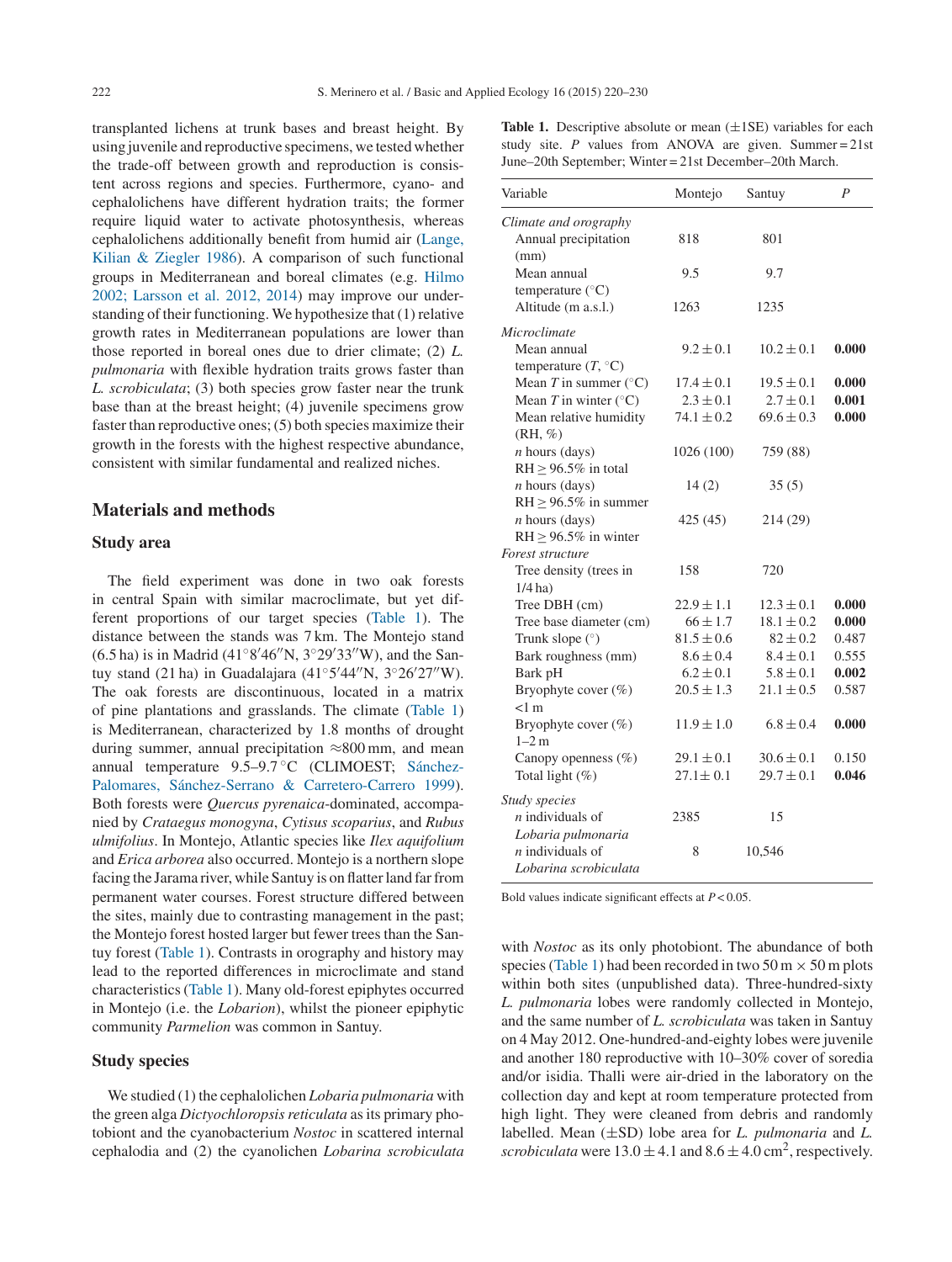## **Experimental design**

The transplantation unit, a  $20 \text{ cm} \times 20 \text{ cm}$  nylon net, had four lobes, one juvenile and one reproductive of each species (see Appendix A: Fig. 1). These lobes were randomly assigned to each net, fastened with polyester thread in a way allowing the lobes to curl ([Barták,](#page-9-0) [Solhaug,](#page-9-0) [Vráblíková](#page-9-0) [&](#page-9-0) [Gauslaa](#page-9-0) [2006\).](#page-9-0) Each net was randomly assigned to forest and tree trunk; 45 trees in each forest were randomly chosen. We stapled two nets per tree, one at the base of the trunk (25 cm height), the other at breast height (150 cm). We placed all nets on the north side of the trunks. A total of 90 nets (360 lobes) were placed in each forest. In Santuy five nets were lost, so we collected 85 nets in each forest at the end of the experiment. The transplants stayed in the field from 24 May 2012 to 22 April 2013.

## **Lichen area, mass, growth, and fluorescence measurements**

Before and after transplantation, we fully hydrated each lobe by deionised water, and flattened them under a piece of glass before taking photographs (Canon 550D equipped with a Tanrom AF-18-200 mm lens). Lobe area (*A*) was assessed in Photoshop 6.0 (Adobe Systems, San Jose, CA). Immediately thereafter, thalli were gently blotted with filter paper before measuring wet mass (WM) to the nearest mg. The maximum photochemical efficiency of photosystem II  $(F_V/F_M)$  was measured with a fluorometer (Plant Efficiency Analyser; Handsatech, King's Lynn, Norfolk, UK) after 15 min dark adaptation and after 1 h hydration. Then, lichens were air-dried 48 h before recording air-dry mass (DM). Ten control thalli similarly treated, were repeatedly weighed together with the transplants and no changes in mass were detected. These controls were oven-dried (60 $°C$  for 72 h) before their DM was determined, and oven-dry DM of transplants was computed by using the weight reduction factor of these sacrificed thalli. Specific thallus mass was calculated as STM (mg  $DM \text{ cm}^{-2}$ ) = DM/A; the water holding capacity (WHC in mg H<sub>2</sub>O cm<sup>-2</sup>) = (WM – DM)/A. Growth during the transplant period  $(\Delta t = 334 \text{ days})$  was quantified as follows (cf. [Evans](#page-10-0) [1972\):](#page-10-0)

Relative growth rate (RGR, mg g<sup>-1</sup> day<sup>-1</sup>)

$$
= \frac{\ln(DM_{\text{end}}/DM_{\text{start}})}{\Delta t} \times 1000
$$

Relative thallus area growth rate

$$
(\text{RT}_\text{A}\text{GR}, \quad \text{mm}^2 \text{ cm}^{-2} \text{ day}^{-1}) = \frac{\ln(A_{\text{end}}/A_{\text{start}})}{\Delta t} \times 100
$$

Percent changes in STM and WHC were quantified as:

$$
\Delta \text{STM} \ \ (\%) = \frac{\text{STM}_{\text{end}} - \text{STM}_{\text{start}}}{\text{STM}_{\text{start}}} \times 100
$$

$$
\Delta \text{WHC} \quad (\%) = \frac{\text{WHC}_{\text{end}} - \text{WHC}_{\text{start}}}{\text{WHC}_{\text{start}}} \times 100
$$

Besides the lost nets, 49 transplants were lost (22 *L. pulmonaria* and 27 *L. scrobiculata*) from mainly the base of trunks, likely due to detachment by cattle or wildlife. The loss was similar in the two sites. Furthermore, lobes with area and/or dry mass reductions >10% were excluded (*L. pulmonaria*: 3.9%; *L. scrobiculata*: 10.3% lost or fragmented). Thus, the final sample size for statistical analyses comprised 326 *L. pulmonaria* and 303 *L. scrobiculata*.

#### **Canopy and microclimate measurements**

Canopy cover and light exposure at each netwere estimated from hemispherical photographs ([Englund,](#page-9-0) [O'Brien](#page-9-0) [&](#page-9-0) [Clark](#page-9-0) [2000\).](#page-9-0)Digital photographswere taken froma horizontal position close to each transplantation net, at breast height and at base, using a horizontally levelled digital camera (Nikon Coolpix 4500, Nikon, Japan) aimed at the zenith, using the fish-eye lens FCE8, Nikon. Photographs were analyzed using Gap Light Analyser (GLA) software ver. 2.0 (Frazer, Canham [&](#page-10-0) [Lertzman](#page-10-0) [2000\).](#page-10-0)

Air temperature and relative humidity 1.60 m above the ground were recorded every hour in both forests with four HOBO® H8 Pro Series data loggers (Onset, USA) along one transect within each forest and during the transplant period ([Table](#page-2-0) 1). Liquid water likely occurred at relative air humidity >96.5%, because humidity sensors had an accuracy of <±3.5% (Onset Corporation 2009). Because climatic data were not replicated at the tree scale, they were not used in statistical models.

#### **Bark pH measurement**

Bark from 14 trees in each forest was taken. Three to four bark pieces from each tree constituted one sample. Bark samples were ground in a coffee mill; pH measurements (CRISON GLP21 pH meter; Alella, Barcelona, Spain) followed [Kricke](#page-10-0) [\(2002\).](#page-10-0)

#### **Statistical analyses**

Linear Mixed Models (LMMs) with a Laplace approximation [\(Bolker](#page-9-0) et [al.](#page-9-0) [2009\)](#page-9-0) and Gaussian error were fitted for each species to test the effect of site (Montejo-Santuy), height on the trunk (base-breast), the interaction site  $\times$  height, reproductive stage (juvenile-reproductive), and the total light  $(\%)$  on RGR, RT<sub>A</sub>GR, and changes in STM and WHC. We used total light  $(\%)$  because it highly correlated with canopy openness ([Fig.](#page-4-0) 1, [Table](#page-2-0) 1). Thallus area at start ( $A<sub>start</sub>$ ) was included as a covariate because growth is size-dependent (e.g. [Larsson](#page-10-0) [&](#page-10-0) [Gauslaa](#page-10-0) [2011\).](#page-10-0) To disentangle the correlation between  $A<sub>start</sub>$  and reproductive stage, we run a Generalized Linear Model (GLM) with reproductive stage as the response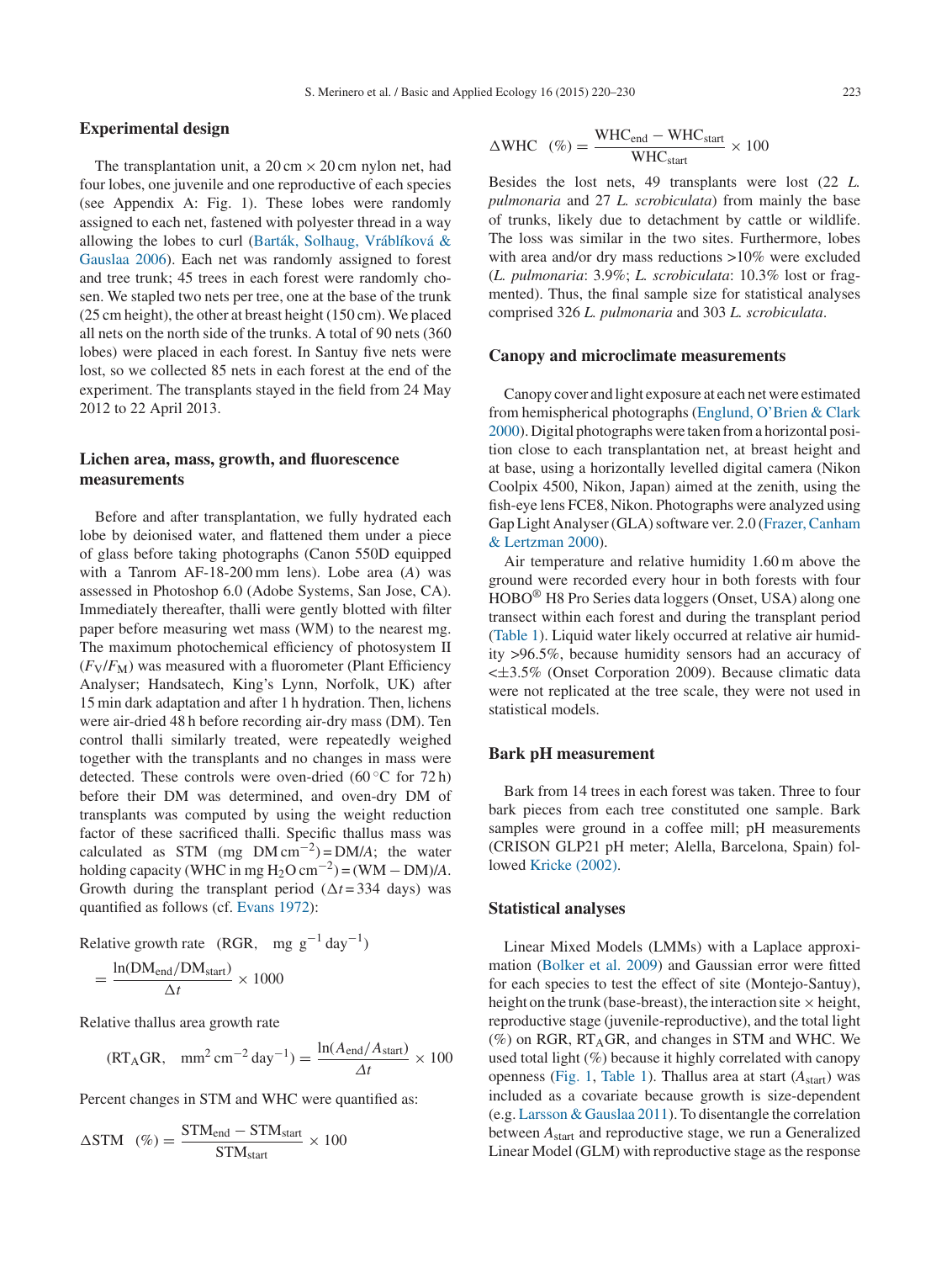<span id="page-4-0"></span>

**Fig. 1.** Correlation between canopy openness and total light in (A) Montejo and (B) Santuy forests for each transplanted net. Overall Pearson correlation coefficient  $r = 0.82$ ,  $P < 0.001$  in Montejo and  $r = 0.69$ ,  $P < 0.001$  in Santuy.

variable and *A*start as a predictor. Residuals of these models were included in the LMMs as the reproductive stage variable [\(Legendre](#page-10-0) [&](#page-10-0) [Legendre](#page-10-0) [1988,](#page-10-0) Chapter 20). We used mixed effects analyses because our data had an unbalanced and hierarchical structure with "lobes" nested within "tree" as nets on the same tree might be spatially dependent. Thus, data were analyzed from a multi-level approach, considering "tree" as random factor and introducing the explanatory variables as fixed factors ([Bolker](#page-9-0) et [al.](#page-9-0) [2009\).](#page-9-0) Fixed factors were examined by Wald *F*-statistic tests. Models were finally checked forresiduals normality and homoscedasticity. Statistical analyses were done in R version 2.15.2 (R Foundation for Statistical Computing, Vienna, Austria). We used the package nlme [\(Pinheiro,](#page-10-0) [Bates,](#page-10-0) [DebRoy](#page-10-0) [&](#page-10-0) [Sarkar](#page-10-0) [2008\)](#page-10-0) for mixed effect models. Mean values  $\pm$  SD are reported in the text.

## **Results**

## **Forest characteristics: microclimate, canopy openness, bark pH**

Macroclimate was similar in both sites [\(Table](#page-2-0) 1). However, microclimate differed significantly because Montejo had higher relative humidity and lower temperature than Santuy ([Table](#page-2-0) 1). In total, Montejo had more hours with liquid water than Santuy, except in summer, although humid days were few in both sites ([Table](#page-2-0) 1). Santuy had 4.5 times more trees per area than Montejo that had more heterogeneous mean canopy openness (15–48%; Fig. 1). Nevertheless, the canopy openness did not differ significantly between sites. Neither did canopy openness differ between heights on the trunk (data not shown). Total light was slightly, but significantly higher in Santuy [\(Table](#page-2-0) 1; Fig. 1), and slightly higher at breast height  $(29.2 \pm 1.6\%$  of above canopy light) than

at the tree base  $(25 \pm 1.3\%; t\text{-test}; P=0.045)$  in Montejo (Fig. 1). Besides, mean bark pH was higher in Montejo than in Santuy [\(Table](#page-2-0) 1).

## **Growth rates**

*Lobaria pulmonaria* grew significantly faster than *L. scrobiculata* across sites, heights and lichen life stages [\(Fig.](#page-5-0) 2A–D; ANOVAs, *P* < 0.001). Both species grew significantly faster in Montejo, and on tree bases in both forests [\(Fig.](#page-5-0) 2A–D, [Table](#page-6-0) 2). In Montejo, the RGR of *L. pulmonaria* was  $0.99 \pm 0.37$  *vs*  $0.79 \pm 0.33$  mg g<sup>-1</sup> day<sup>-1</sup> in Santuy. RTAGR was also significantly higher in Montejo than in Santuy  $(0.07 \pm 0.03$  and  $0.06 \pm 0.03$  mm<sup>2</sup> cm<sup>-2</sup> day<sup>-1</sup>, respectively). *Lobarina scrobiculata* grew significantly faster  $(RGR = 0.50 \pm 0.37 \text{ mg g}^{-1} \text{ day}^{-1}; RT_AGR = 0.05 \pm 0.03)$ in Montejo where it was rare, than in Santuy where it was abundant (RGR =  $0.32 \pm 0.31$  mg g<sup>-1</sup> day<sup>-1</sup>;  $RT_AGR = 0.04 \pm 0.03$  mm<sup>2</sup> cm<sup>-2</sup> day<sup>-1</sup>; [Table](#page-6-0) 2, [Fig.](#page-5-0) 2B and D). Height on the trunk and reproductive stage strongly influenced growth rates[\(Table](#page-6-0) 2, [Fig.](#page-5-0) 2A–D). In both species and sites, the highest growth rates occurred in juveniles at the trunk bases ([Table](#page-6-0) 2, [Fig.](#page-5-0) 2A–D). Reproductive *L. pulmonaria* thalli grew significantly slower than juvenile ones ([Table](#page-6-0) 2, [Fig.](#page-5-0) 2A and C). By contrast, the reproductive structures on *L. scrobiculata* significantly reduced the area expansion, but not the dry mass gain ([Table](#page-6-0) 2, [Fig.](#page-5-0) 2B and D).

 $STM<sub>start</sub>$  was similar for *L. pulmonaria* (12.9  $\pm$  $1.6$  mg cm<sup>-2</sup>) and *L. scrobiculata* (12.9 ± 1.9 mg cm<sup>-2</sup>), but reproductive lobes had significantly higher  $STM<sub>start</sub>$  than juvenile ones in both species ([Fig.](#page-5-0) 2K and L; ANOVAs, *P* < 0.001). Nevertheless, area and dry mass investments significantly differed between species ([Fig.](#page-7-0) 3A and B). In *L. pulmonaria*, the dry mass gain increased more than the area expansion, resulting in a mean STM increase of ∼10%.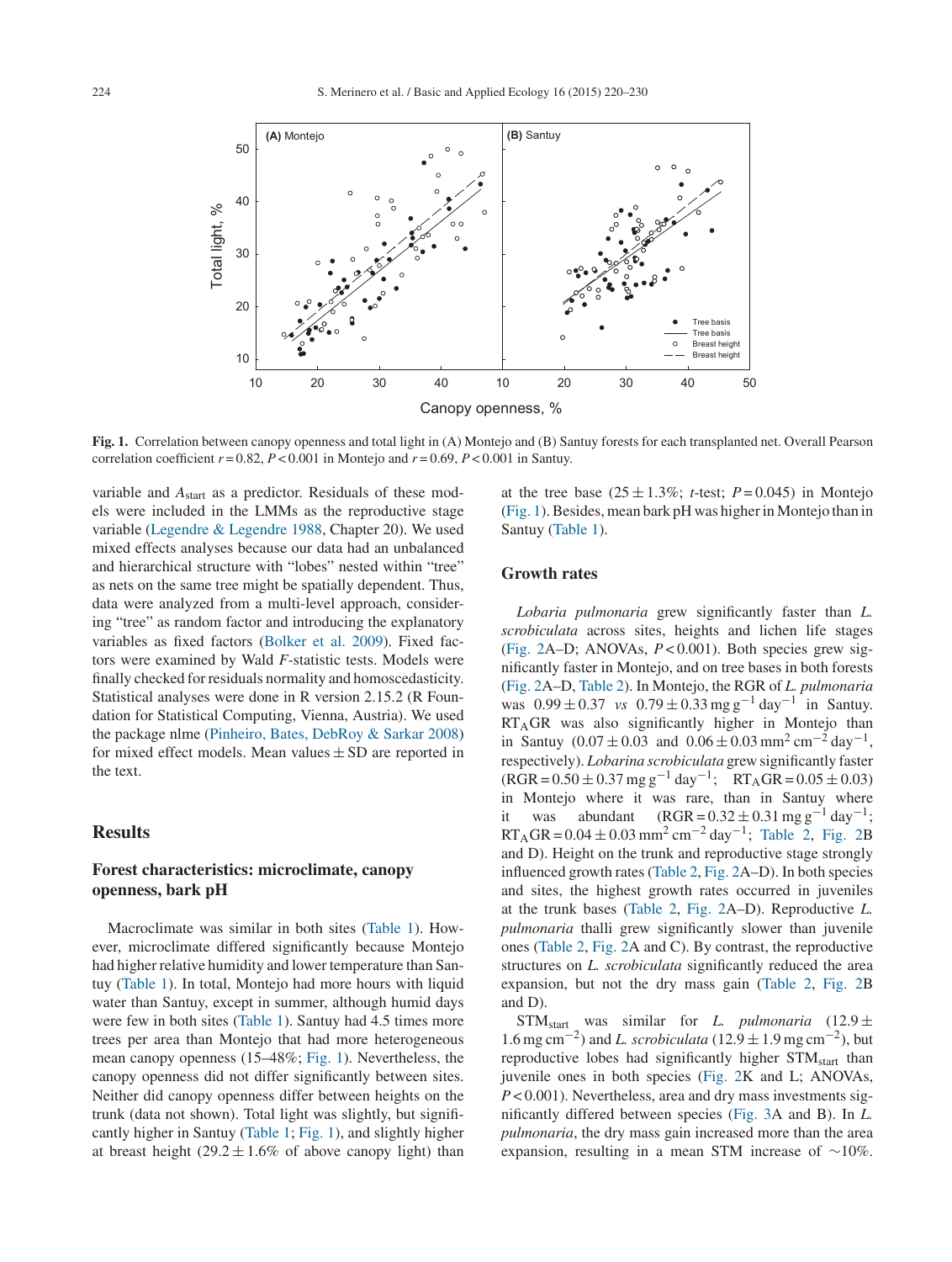<span id="page-5-0"></span>

**Fig. 2.** Relative growth rates (RGR), relative thallus area growth rates (RTAGR), changes in specific thallus mass (STM) and water holding capacity (WHC), and start values of STM and WHC (mean  $\pm$  SE) in *Lobaria pulmonaria* ( $n = 326$ ) and *Lobarina scrobiculata* ( $n = 303$ ) across two forest stands (white columns: Santuy; grey columns: Montejo), and two heights on the trunk (base and breast height). Hatched columns: reproductive lobes; open columns: juveniles.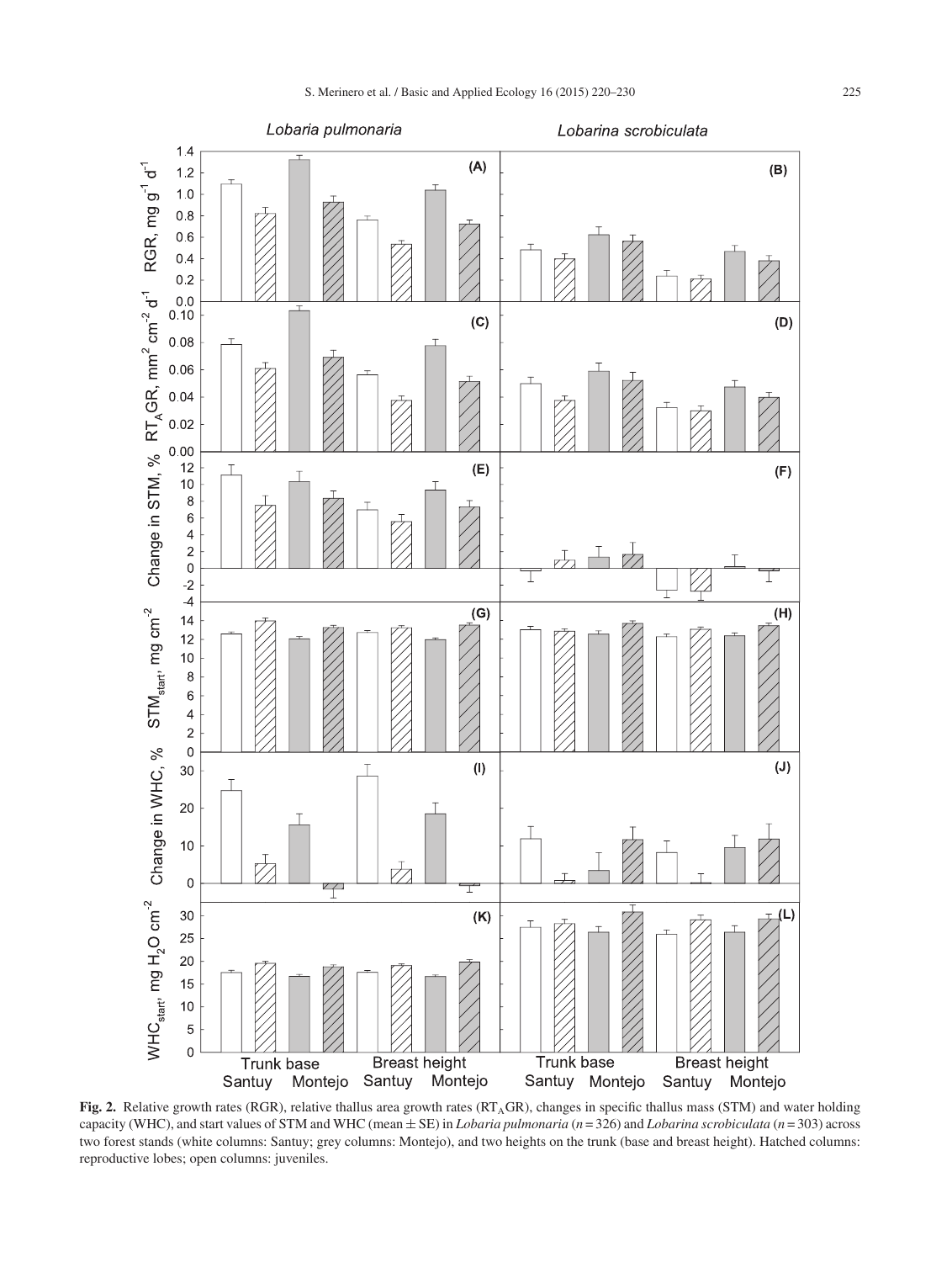<span id="page-6-0"></span>**Table 2.** Summary of the linear mixed models fit by a Laplace approximation used to examine the effects of environmental and intrinsic variables on the relative growth rates of *Lobaria pulmonaria* and *Lobarina scrobiculata* transplanted in two Mediterranean sites (Data shown in [Fig.](#page-5-0) 2). The data comprise the Wald-type *F*-statistic value (*F*), degrees of freedom (df), coefficient of the variable in the model (Estimate), standard error of the estimator (SE), significance value (*P*), and random effects standard deviation (SD).

|                                 | RGR <sup>a</sup> |                             | $RT_AGR^b$ |           |                                            |          |                  |
|---------------------------------|------------------|-----------------------------|------------|-----------|--------------------------------------------|----------|------------------|
|                                 | df               | Estimate (SE)               | $\cal F$   | $\cal P$  | Estimate (SE)                              | $\cal F$ | $\boldsymbol{P}$ |
| Lobaria pulmonaria              |                  |                             |            |           |                                            |          |                  |
| Fixed effects                   |                  |                             |            |           |                                            |          |                  |
| Site $(S)$                      |                  |                             |            |           |                                            |          |                  |
| Santuy                          | 88               | $-0.16(0.05)$               | 29.9       | 0.000     | $-0.02(0.004)$                             | 29.6     | 0.000            |
| Height (H)                      |                  |                             |            |           |                                            |          |                  |
| <b>Breast</b>                   | 231              | $-0.25(0.04)$               | 89.4       | 0.000     | $-0.02(0.004)$                             | 63.2     | 0.000            |
| Life stage                      |                  |                             |            |           |                                            |          |                  |
| Reproductive                    | 231              | $-0.07(0.007)$              | 98.1       | 0.000     | $-0.006$ (6 $\times$ 10 <sup>-4</sup> )    | 69.6     | 0.000            |
| $A_{\text{start}}$ <sup>c</sup> | 231              | $-0.01(0.004)$              | 9.04       | 0.003     | $-7 \times 10^{-4}$ (3 $\times 10^{-4}$ )  | 4.7      | 0.031            |
| Total light                     | 231              | $-3 \times 10^{-4}$ (0.002) | 0.0        | 0.950     | $-9 \times 10^{-5}$ $(2 \times 10^{-4})$   | 0.3      | 0.598            |
| $S \times H$                    | 231              | $-0.06(0.06)$               | 0.9        | 0.340     | $-0.001(0.006)$                            | 0.0      | 0.849            |
| Random effects                  |                  |                             |            | <b>SD</b> |                                            |          | <b>SD</b>        |
| Tree                            |                  |                             |            | 0.11      |                                            |          | 0.01             |
| Residuals                       |                  |                             |            | 0.26      |                                            |          | 0.02             |
| Lobarina scrobiculata           |                  |                             |            |           |                                            |          |                  |
| Fixed effects                   |                  |                             |            |           |                                            |          |                  |
| Site $(S)$                      |                  |                             |            |           |                                            |          |                  |
| Santuy                          | 88               | $-0.167(0.062)$             | 15.2       | 0.000     | $-0.013(0.005)$                            | 10.5     | 0.002            |
| Height (H)                      |                  |                             |            |           |                                            |          |                  |
| <b>Breast</b>                   | 208              | $-0.178(0.051)$             | 34.9       | 0.000     | $-0.012(0.004)$                            | 18.1     | 0.000            |
| Life stage                      |                  |                             |            |           |                                            |          |                  |
| Reproductive                    | 208              | $-0.013(0.007)$             | 3.2        | 0.070     | $-1.6 \times 10^{-3}$ $(6 \times 10^{-4})$ | 6.4      | 0.012            |
| $A_{\text{start}}$ <sup>c</sup> | 208              | $-0.001(0.005)$             | 0.1        | 0.740     | $-4 \times 10^{-5}$ (4 $\times 10^{-4}$ )  | 0.0      | 0.922            |
| Total light                     | 208              | $-0.001(0.002)$             | 0.2        | 0.630     | $2 \times 10^{-5}$ $(2 \times 10^{-4})$    | 0.0      | 0.840            |
| $S \times H$                    | 208              | $-0.032(0.068)$             | 0.2        | 0.640     | $2 \times 10^{-5}$ (0.006)                 | 0.0      | 0.905            |
| Random effects                  |                  |                             |            | <b>SD</b> |                                            |          | <b>SD</b>        |
| Tree                            |                  |                             |            | 0.16      |                                            |          | 0.01             |
| Residuals                       |                  |                             |            | 0.29      |                                            |          | 0.02             |

Bold values indicate significant effects at *P* < 0.05.

<sup>a</sup>Relative growth rate (mg  $g^{-1}$  day<sup>-1</sup>).

<sup>b</sup>Relative thallus area growth rate (mm<sup>2</sup> cm<sup>-2</sup> day<sup>-1</sup>).

 $\text{c}$ Thallus initial size (mm<sup>2</sup>).

The increased STM was mainly attributable to the effect of height on the trunk and reproduction [\(Figs.](#page-5-0) 2E and 3C, [Table](#page-8-0) 3); STM became significantly lower in the reproductive lobes at breast height due to slow growth [\(Fig.](#page-5-0) 2E and F, Tables 2 and 3). In *L. scrobiculata* there were no changes in STM due to balanced area and dry mass gains [\(Figs.](#page-5-0) 2F and 3D), and no explanatory variables influenced STM change (data not shown).

The WHCstart was significantly higher in *L. scrobiculata* than in *L. pulmonaria*  $(27.9 \pm 7.5 \text{ vs } 18.2 \pm 3.0 \text{ mg})$ H2O cm−2; ANOVA, *P* < 0.001). However, the WHC of *L. pulmonaria* significantly increased in Santuy, particularly in juvenile lobes ([Fig.](#page-5-0) 2I; [Table](#page-8-0) 3). By contrast, the WHC of *L. scrobiculata* responded less ([Fig.](#page-5-0) 2J) without consistent patterns and/or significant effects of tested variables (data not shown). Change in STM was significantly coupled to change

in WHC in both species, particularly in *L. scrobiculata* (see Appendix A: Fig. 2).

The mean  $F_V/F_M$  start was  $0.71 \pm 0.03$  for *L. pulmonaria* and  $0.48 \pm 0.08$  for *L. scrobiculata*. Both species had slightly higher  $F_V/F_M$  after the transplant period in both sites;  $F_V/F_M$ of *L. pulmonaria* did not differ between forests  $(0.72 \pm 0.05)$ , but *L. scrobiculata* showed slightly higher means in Santuy  $(0.57 \pm 0.04)$  than in Montejo  $(0.55 \pm 0.05)$  (ANOVA;  $P = 0.003$ .

## **Discussion**

This is the first experimental study that compares annual growth rates of the threatened epiphytic lichens *L. pulmonaria* and *L. scrobiculata* in Mediterranean forests and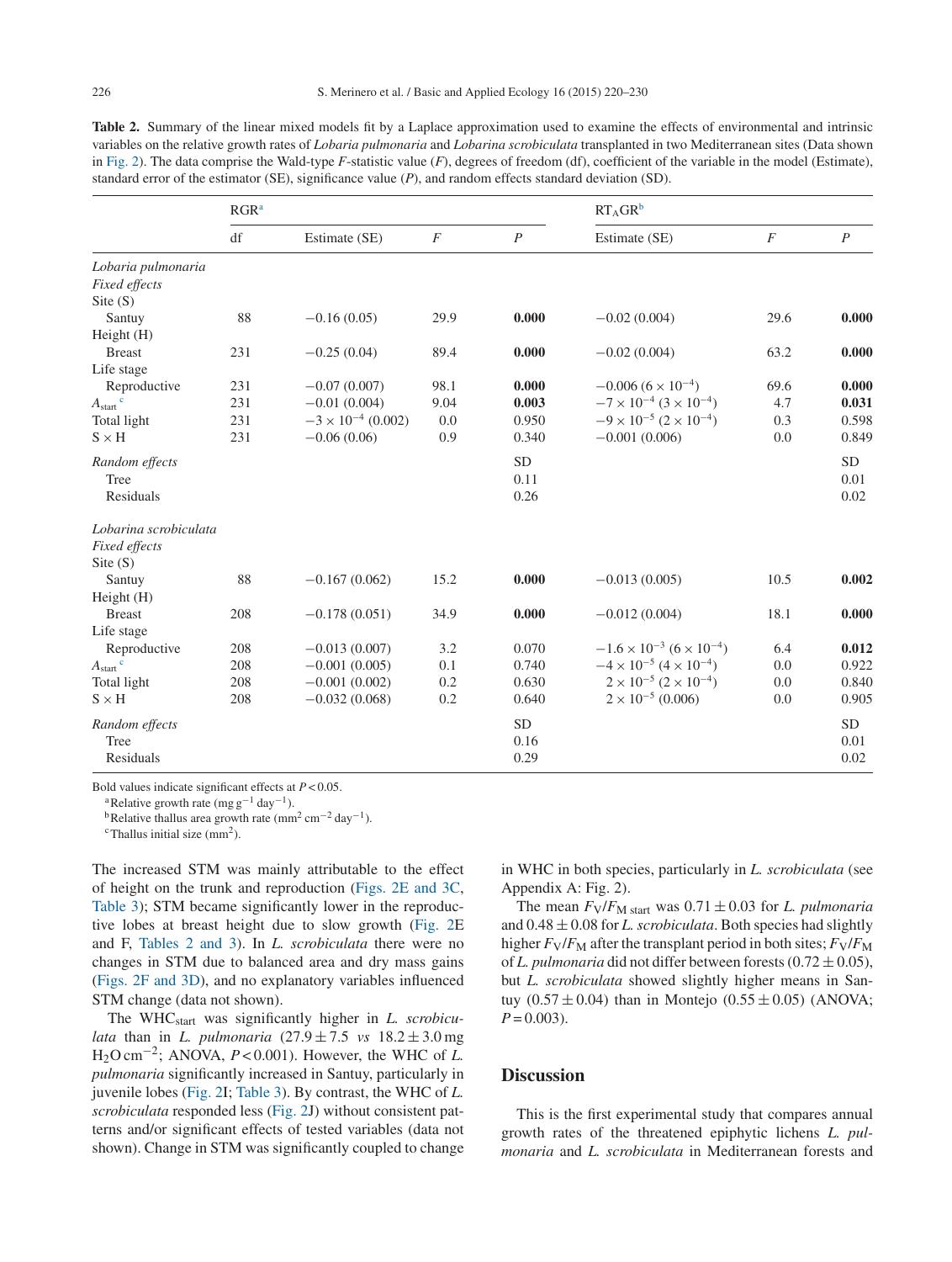

<span id="page-7-0"></span>

**Fig. 3.** Relationships between dry matter gain and (A and B) area gain, and (C and D) change in specific thallus mass (STM) for *Lobaria pulmonaria* and *Lobarina scrobiculata*. Filled symbols: thalli at trunk base; open symbols: thalli at breast height (BH). Circlesrefer to juvenile thalli, triangules to reproductive thalli.

quantifies height-on-trunk-effects on growth and performance of juvenile and reproductive stages. Contrary to our hypothesis, both species can grow as fast in dry Mediterranean climates as in moist boreal sites (e.g. [Hilmo](#page-10-0) [2002;](#page-10-0) [Coxson](#page-10-0) [&](#page-10-0) [Stevenson](#page-10-0) [2007;](#page-10-0) [Larsson](#page-10-0) et [al.](#page-10-0) [2012,](#page-10-0) [2014\).](#page-10-0) However, *L. pulmonaria* grew slower than in inland British Columbia [\(Gauslaa](#page-10-0) [&](#page-10-0) [Goward](#page-10-0) [2012\)](#page-10-0) and in Portugal ([Gaio-Oliveira](#page-10-0) et [al.](#page-10-0) [2004\),](#page-10-0) and much slower than juveniles in boreal rain forests [\(Larsson](#page-10-0) [&](#page-10-0) [Gauslaa](#page-10-0) [2011\).](#page-10-0) There are fewer studies on *L. scrobiculata*, but our specimens gained area three times faster than in boreal clearcuts [\(Larsson](#page-10-0) et [al.](#page-10-0) [2014\),](#page-10-0) and at similar rates as in suboceanic Norwegian spruce forests ([Hilmo](#page-10-0) [2002\),](#page-10-0) whereas juveniles in boreal rain forests grew three times faster than our juveniles ([Larsson](#page-10-0) [&](#page-10-0) [Gauslaa](#page-10-0) [2011\).](#page-10-0) Moreover, our lichens showed adaptation/acclimation mechanisms with respect to STM and WHC. STM is higher in *L. pulmonaria* from Spain than from Norway and British Columbia, whereas *L. scrobiculata* varies little between dry and wet forests ([Table](#page-8-0) 4). Both species have higher WHC in Mediterranean forests ([Table](#page-8-0) 4).

Light availability recorded at a lichen site level did not influence lichen growth. Thus, water availability is likely a more important limiting factor than light for lichens in Mediterranean forests [\(Burgaz](#page-9-0) et [al.](#page-9-0) [1994\).](#page-9-0) By contrast, light scarcity strongly limits lichen growth in moist boreal forests(e.g. [Gauslaa,](#page-10-0) [Lie,](#page-10-0) [Solhaug](#page-10-0) [&](#page-10-0) [Ohlson](#page-10-0) [2006\).](#page-10-0) Mediterranean deciduous forests are open (e.g. [Gaio-Oliveira](#page-10-0) et [al.](#page-10-0) [2004\),](#page-10-0) providing sufficient light for lichen growth in all seasons, especially in winter when trees are leafless. Recent studies showed that lichen growth may be limited by nutrient availability (reviewed by [Palmqvist](#page-10-0) [2000\).](#page-10-0) However, such mechanism might be less important for the growth rates of our lichens in our forests with relatively high bark-pH.

Our results highlight the flexibility of *L. pulmonaria* with faster growth than *L. scrobiculata* in Mediterranean ([Fig.](#page-5-0) 2A–D) as in boreal forests ([Larsson](#page-10-0) [&](#page-10-0) [Gauslaa](#page-10-0) [2011;](#page-10-0) [Larsson](#page-10-0) et [al.](#page-10-0) [2012\).](#page-10-0) This higher flexibility is probably facilitated by its green algal photobiont that can utilize also humid air to activate photosynthesis [\(Lange](#page-10-0) et [al.](#page-10-0) [1986\).](#page-10-0) [Máguas,](#page-10-0) [Griffiths](#page-10-0) [and](#page-10-0) [Broadmeadow](#page-10-0) [\(1995\)](#page-10-0) showed that at 90%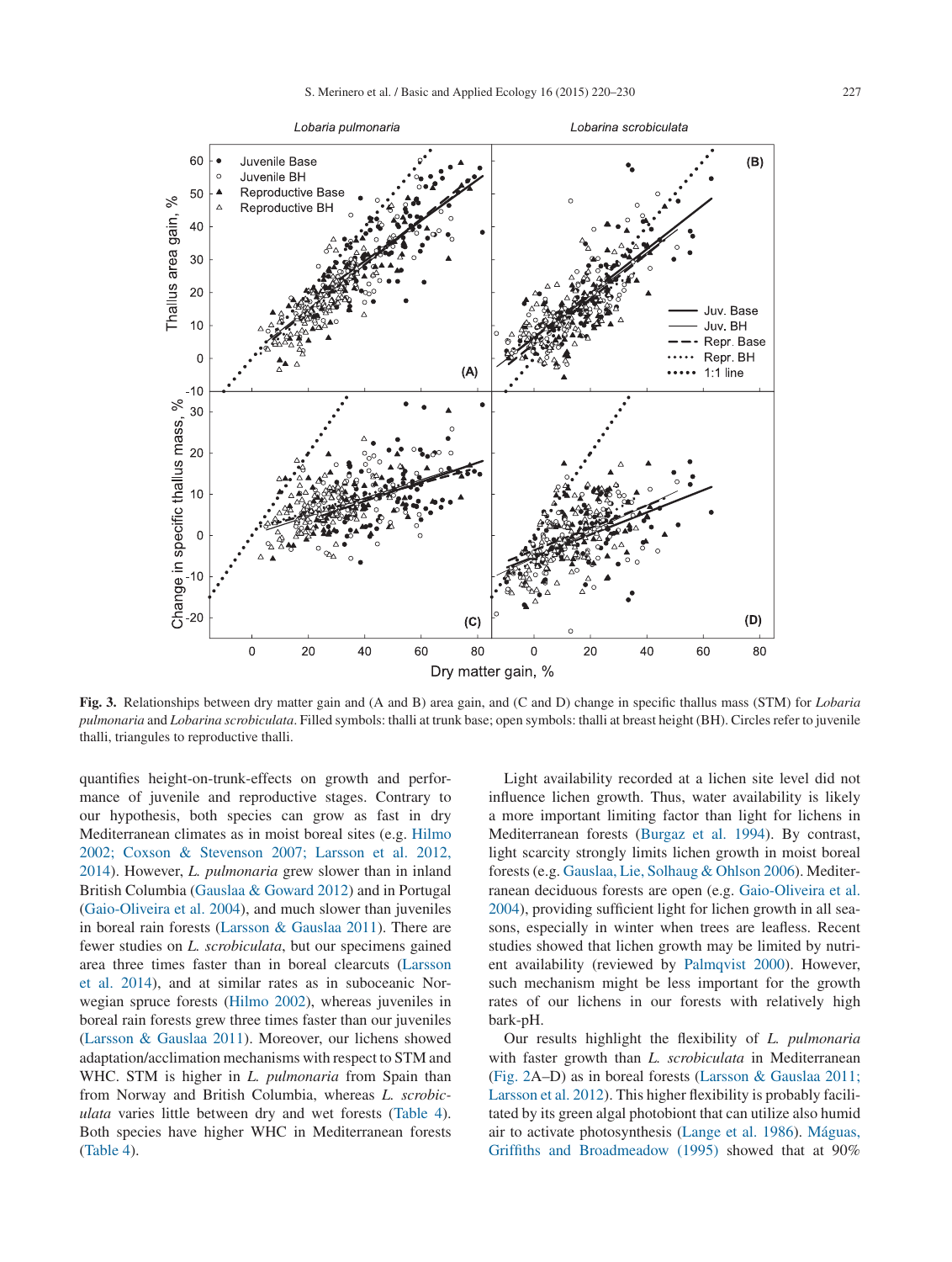<span id="page-8-0"></span>**Table 3.** Results of the linear mixed models used to examine the effects of environmental and intrinsic variables on the changes in specific thallus mass (STM) and water holding capacity (WHC) (%) of *Lobaria pulmonaria* transplanted in two Mediterranean forests (Data shown in [Fig.](#page-5-0) 2). The data comprise the Wald-type *F*-statistic value (*F*), degrees of freedom (df), coefficient of the variable in the model (Estimate), standard error of the estimator (SE), significance value (*P*), and random effects standard deviation (SD).

|                      | Lobaria pulmonaria   |               |          |                      |               |                  |                  |
|----------------------|----------------------|---------------|----------|----------------------|---------------|------------------|------------------|
|                      | Change in STM $(\%)$ |               |          | Change in WHC $(\%)$ |               |                  |                  |
|                      | df                   | Estimate (SE) | $\cal F$ | $\boldsymbol{P}$     | Estimate (SE) | $\boldsymbol{F}$ | $\boldsymbol{P}$ |
| <b>Fixed effects</b> |                      |               |          |                      |               |                  |                  |
| Site $(S)$           |                      |               |          |                      |               |                  |                  |
| Santuy               | 88                   | $-0.08(1.07)$ | 2.2      | 0.141                | 7.75(2.75)    | 18.6             | 0.000            |
| Height $(H)$         |                      |               |          |                      |               |                  |                  |
| <b>Breast</b>        | 231                  | $-1.43(1.01)$ | 8.8      | 0.003                | 1.08(2.68)    | 0.72             | 0.398            |
| Life stage           |                      |               |          |                      |               |                  |                  |
| Reproductive         | 231                  | $-0.52(0.17)$ | 9.3      | 0.003                | $-4.8(0.45)$  | 112.2            | 0.000            |
| $A_{\text{start}}$   | 231                  | $-0.16(0.09)$ | 3.6      | 0.058                | $-0.67(0.23)$ | 8.61             | 0.004            |
| Total light          | 231                  | 0.03(0.04)    | 0.8      | 0.371                | 0.08(0.11)    | 0.59             | 0.444            |
| $S \times H$         | 231                  | $-1.78(1.41)$ | 1.6      | 0.206                | $-0.12(3.72)$ | 0.001            | 0.975            |
| Random effects       |                      |               |          | <b>SD</b>            |               |                  | <b>SD</b>        |
| Tree                 |                      |               |          | 1.24                 |               |                  | 0.002            |
| Residuals            |                      |               |          | 6.27                 |               |                  | 16.65            |

Bold values indicate significant effects at *P* < 0.05.

<sup>a</sup>Thallus initial size  $(mm<sup>2</sup>)$ .

of relative humidity, *L. pulmonaria* efficiently assimilated carbon, whereas *L. scrobiculata* released carbon, indicating inactive photosynthesis and active respiration. On average, *L. pulmonaria* gained dry mass faster than area, whereas in *L. scrobiculata* these processes were similar [\(Fig.](#page-7-0) 3A and B), consistent with the view that area and dry mass gains are regulated differently and in species-specific ways [\(Larsson](#page-10-0) et [al.](#page-10-0) [2012\).](#page-10-0)

An important finding is the faster growth rates at trunk bases than at 1.5 m, consistent with the much higher abundance of these lichens at stem bases in Spain ([Martínez](#page-10-0) et [al.](#page-10-0) [2012;](#page-10-0) [Merinero,](#page-10-0) [Rubio-Salcedo,](#page-10-0) [Aragón](#page-10-0) [&](#page-10-0) [Martínez](#page-10-0) [2014\).](#page-10-0) Studiesin North America either did not find significant effects of height on lichen growth rates along a vertical gradient of 3 m [\(Bidussi](#page-9-0) [&](#page-9-0) [Gauslaa](#page-9-0) [2015\),](#page-9-0) or did so, but along a larger gradient (3–43 m; [Antoine](#page-9-0) [&](#page-9-0) [McCune](#page-9-0) [2004\).](#page-9-0) Thus, the effect of height on lichen growth rates depends on climate and forest types. In open Mediterranean forests, the fast growth near the ground is likely boosted by nocturnal cooling forming strong temperature profiles and, thus, humidity gradients ([Geiger](#page-10-0) [1950\).](#page-10-0) Moreover, the base is less vertical than the stem itself, and likely catches more rain/dew. Despite lacking heightdependent differences in canopy openness, light was slightly higher at breast height than at the base in Montejo, probably increasing desiccation rates and reducing growth. Excess light during defoliated months (≈October–March) and low humidity in summer presumably exclude our study species from the upper canopy [\(Merinero,](#page-10-0) [Rubio-Salcedo](#page-10-0) et [al.](#page-10-0) [2014;](#page-10-0) M. Rubio-Salcedo, S. Merinero & I. Martínez, unpublished data). To compensate for scarcity of water, we expected both

**Table 4.** A comparison of available data (means ± SE) for specific thallus mass (STM) and water holding capacity (WHC) in *Lobaria pulmonaria* and *Lobarina scrobiculata* taken from: 1[Bidussi](#page-9-0) et [al.](#page-9-0) [\(2013\),](#page-9-0) 2[Larsson](#page-10-0) et [al.](#page-10-0) [\(2012\),](#page-10-0) and 3[Gauslaa](#page-10-0) [and](#page-10-0) [Coxson](#page-10-0) [\(2011\).](#page-10-0)

|                                                             | L. pulmonaria    | L. scrobiculata  |
|-------------------------------------------------------------|------------------|------------------|
| $STM (mg cm-2)$                                             |                  |                  |
| Mediterranean oak forest, Spain, at start ( $n = 303-326$ ) | $12.90 \pm 0.09$ | $12.88 \pm 0.11$ |
| Mediterranean oak forest, Spain, at end $(n=303-326)$       | $13.94 \pm 0.09$ | $12.82 \pm 0.11$ |
| Boreal rain forest, Norway $(n = 194-197)^1$                | $9.10 \pm 0.10$  | $11.67 \pm 0.10$ |
| Boreal rain forest, Norway $(n=480)^2$                      | $9.75 \pm 0.06$  | $13.22 \pm 0.08$ |
| Inland rain forest, British Columbia $(n = 120-122)^3$      | $8.50 \pm 0.13$  | $10.73 \pm 0.22$ |
| WHC (mg $H_2O \text{ cm}^{-2}$ )                            |                  |                  |
| Mediterranean oak forest Spain, at start ( $n = 303-326$ )  | $18.20 \pm 0.17$ | $27.92 \pm 0.43$ |
| Mediterranean oak forest Spain, at end $(n = 303-326)$      | $20.06 \pm 0.19$ | $29.13 \pm 0.39$ |
| Inland rain forest, British Columbia $(n = 120-122)^3$      | $13.12 \pm 0.18$ | $20.90 \pm 0.36$ |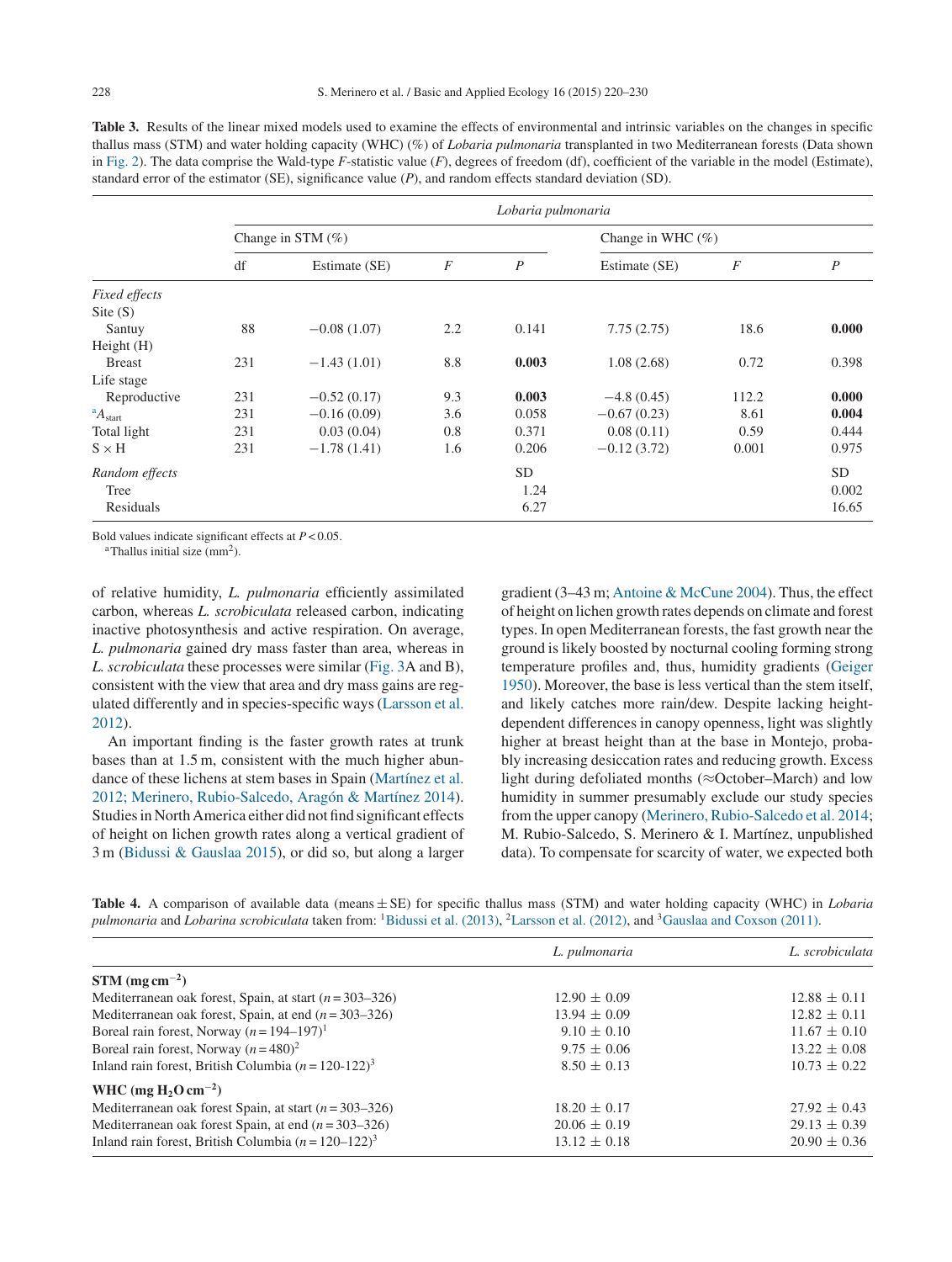<span id="page-9-0"></span>species to increase their STM and WHC at breast height and in Santuy. However, only *L. pulmonaria* significantly increased its WHC in Santuy, despite higher STM gain at the breast height in both forests. Acclimation was strongest in juvenile *L. pulmonaria*, because reproductive specimens already had high WHC. Neither forest site nor height on the trunk influenced STM or WHC in *L. scrobiculata*, consistent with low cyanolichen flexibility.

The slower area growth in reproductive lobes than in juvenile ones is consistent with a trade-off between growth and reproduction in both species. Indeed, STM<sub>start</sub> was significantly higher for the reproductive lobes than for the juvenile ones, suggesting that reproduction may increase with increasing thallus thickness and presumably with ageing, or that reproduction competes with growth for carbon (see [Gauslaa](#page-10-0) [2006\).](#page-10-0)

Contrary to our hypothesis, *L. scrobiculata* grew faster in Montejo where it was rare. The high cyanolichen growth is likely explained by the slightly higher liquid water availability in Montejo [\(Table](#page-2-0) 1), located in a northern slope near a river. A valley position, such as in Montejo, likely causes cold air-ponding from elevated position and favours dew formation during nocturnal cooling [\(Oke](#page-10-0) [1987\).](#page-10-0) Discrepancy between abundance and growth rates of *L. scrobiculata*, suggests that realized and fundamental niches do not coincide. The paradox with highest cyanolichen growth rates in Montejo where it rarely occurs naturally is intriguing and calls for explanations. Mixed effects of dispersal limitation (low propagule pressure) and environmental filtering in the establishment phase can be underlying mechanisms. By contrast, realized and fundamental niches of *L. pulmonaria* coincided. Small *L. scrobiculata* thalli have significantly higher WHC than those of *L. pulmonaria* [\(Merinero,](#page-10-0) [Hilmo](#page-10-0) et [al.](#page-10-0) [2014\),](#page-10-0) a trait that probably allows *L. scrobiculata* to cope with drier conditions and compensate its inability to be activated by humid air.

## **Conclusions**

Overall growth rates of *L. pulmonaria* and *L. scrobiculata* were fairly similar in Mediterranean and boreal climates, showing that dry macroclimate does not necessarily reduce lichen growth rates of established thalli. High STM and WHC of Spanish lichens, consistent with adaptation/acclimation mechanisms to drier conditions, may have contributed to the similar growth rates across climatic regions. However, growth-stimulating effects of increasing proximity to the ground highlight the importance of microhabitat differentiation. Forestry practices should be addressed to maintain the forest structure that allows the required microhabitat and microclimate differentiation for our lichen species. Finally, our results emphasize the higher flexibility of *L. pulmonaria* than of *L. scrobiculata* due to species-specific hydration traits, and the strong trade-off between reproductive effort and growth.

#### **Acknowledgements**

This research was supported by the Spanish Ministry of Science and Innovation (project EPICON, CGL2010- 22049) and by a FPU fellowship AP2009-4446 awarded by the Spanish Education Ministry to S. Merinero. We thank the staff in the protected areas "Hayedo de Montejo" (owned by Ayuntamiento de Montejo de la Sierra and managed by Comunidad de Madrid) and "Parque Natural Sierra Norte de Guadalajara" for permissions and logistic support.

## **Appendix A. Supplementary data**

Supplementary data associated with this article can be found, in the online version, at [http://dx.doi.org/10.1016/](http://dx.doi.org/10.1016/j.baae.2015.01.007) [j.baae.2015.01.007](http://dx.doi.org/10.1016/j.baae.2015.01.007).

## **References**

- Antoine, M. E., & McCune, B. (2004). [Contrasting](http://refhub.elsevier.com/S1439-1791(15)00008-0/sbref0005) [fundamental](http://refhub.elsevier.com/S1439-1791(15)00008-0/sbref0005) [and](http://refhub.elsevier.com/S1439-1791(15)00008-0/sbref0005) [realized](http://refhub.elsevier.com/S1439-1791(15)00008-0/sbref0005) [ecological](http://refhub.elsevier.com/S1439-1791(15)00008-0/sbref0005) [niches](http://refhub.elsevier.com/S1439-1791(15)00008-0/sbref0005) [with](http://refhub.elsevier.com/S1439-1791(15)00008-0/sbref0005) [epiphytic](http://refhub.elsevier.com/S1439-1791(15)00008-0/sbref0005) [lichen](http://refhub.elsevier.com/S1439-1791(15)00008-0/sbref0005) [trans](http://refhub.elsevier.com/S1439-1791(15)00008-0/sbref0005)[plants](http://refhub.elsevier.com/S1439-1791(15)00008-0/sbref0005) [in](http://refhub.elsevier.com/S1439-1791(15)00008-0/sbref0005) [an](http://refhub.elsevier.com/S1439-1791(15)00008-0/sbref0005) [old-growth](http://refhub.elsevier.com/S1439-1791(15)00008-0/sbref0005) *[Pseudotsuga](http://refhub.elsevier.com/S1439-1791(15)00008-0/sbref0005)* [forest.](http://refhub.elsevier.com/S1439-1791(15)00008-0/sbref0005) *[Bryologist](http://refhub.elsevier.com/S1439-1791(15)00008-0/sbref0005)*[,](http://refhub.elsevier.com/S1439-1791(15)00008-0/sbref0005) *[107](http://refhub.elsevier.com/S1439-1791(15)00008-0/sbref0005)*[,](http://refhub.elsevier.com/S1439-1791(15)00008-0/sbref0005) [163](http://refhub.elsevier.com/S1439-1791(15)00008-0/sbref0005)–[173.](http://refhub.elsevier.com/S1439-1791(15)00008-0/sbref0005)
- Asplund, J., Sandling, A., & Wardle, D. A. (2012). [Lichen](http://refhub.elsevier.com/S1439-1791(15)00008-0/sbref0010) [spe](http://refhub.elsevier.com/S1439-1791(15)00008-0/sbref0010)[cific](http://refhub.elsevier.com/S1439-1791(15)00008-0/sbref0010) [thallus](http://refhub.elsevier.com/S1439-1791(15)00008-0/sbref0010) [mass](http://refhub.elsevier.com/S1439-1791(15)00008-0/sbref0010) [and](http://refhub.elsevier.com/S1439-1791(15)00008-0/sbref0010) [secondary](http://refhub.elsevier.com/S1439-1791(15)00008-0/sbref0010) [compounds](http://refhub.elsevier.com/S1439-1791(15)00008-0/sbref0010) [change](http://refhub.elsevier.com/S1439-1791(15)00008-0/sbref0010) [across](http://refhub.elsevier.com/S1439-1791(15)00008-0/sbref0010) [a](http://refhub.elsevier.com/S1439-1791(15)00008-0/sbref0010) [retrogressive](http://refhub.elsevier.com/S1439-1791(15)00008-0/sbref0010) [fire-driven](http://refhub.elsevier.com/S1439-1791(15)00008-0/sbref0010) [chronosequence.](http://refhub.elsevier.com/S1439-1791(15)00008-0/sbref0010) *[PLoS](http://refhub.elsevier.com/S1439-1791(15)00008-0/sbref0010) [ONE](http://refhub.elsevier.com/S1439-1791(15)00008-0/sbref0010)*[,](http://refhub.elsevier.com/S1439-1791(15)00008-0/sbref0010) *[7](http://refhub.elsevier.com/S1439-1791(15)00008-0/sbref0010)*[,](http://refhub.elsevier.com/S1439-1791(15)00008-0/sbref0010) [e49081.](http://refhub.elsevier.com/S1439-1791(15)00008-0/sbref0010)
- Barták, M., Solhaug, K. A., Vráblíková, H., & Gauslaa, Y. (2006). [Curling](http://refhub.elsevier.com/S1439-1791(15)00008-0/sbref0015) [during](http://refhub.elsevier.com/S1439-1791(15)00008-0/sbref0015) [desiccation](http://refhub.elsevier.com/S1439-1791(15)00008-0/sbref0015) [protects](http://refhub.elsevier.com/S1439-1791(15)00008-0/sbref0015) [the](http://refhub.elsevier.com/S1439-1791(15)00008-0/sbref0015) [foliose](http://refhub.elsevier.com/S1439-1791(15)00008-0/sbref0015) [lichen](http://refhub.elsevier.com/S1439-1791(15)00008-0/sbref0015) *[Lobaria](http://refhub.elsevier.com/S1439-1791(15)00008-0/sbref0015) [pulmonaria](http://refhub.elsevier.com/S1439-1791(15)00008-0/sbref0015)* [against](http://refhub.elsevier.com/S1439-1791(15)00008-0/sbref0015) [photoinhibition.](http://refhub.elsevier.com/S1439-1791(15)00008-0/sbref0015) *[Oecologia](http://refhub.elsevier.com/S1439-1791(15)00008-0/sbref0015)*[,](http://refhub.elsevier.com/S1439-1791(15)00008-0/sbref0015) *[149](http://refhub.elsevier.com/S1439-1791(15)00008-0/sbref0015)*[,](http://refhub.elsevier.com/S1439-1791(15)00008-0/sbref0015) [553](http://refhub.elsevier.com/S1439-1791(15)00008-0/sbref0015)–[560.](http://refhub.elsevier.com/S1439-1791(15)00008-0/sbref0015)
- Bidussi, M., & Gauslaa, Y. (2015). Relative growth rates and secondary compounds in chloro-, cephalo- and cyanolichens along canopy height gradients in forest gaps and meadows in inland British Columbia. *Canadian Journal of Botany*, [http://dx.doi.org/10.1139/cjb-2014-0214](dx.doi.org/10.1139/cjb-2014-0214)
- Bidussi, M., Gauslaa, Y., & Solhaug, K. A. (2013). [Prolonging](http://refhub.elsevier.com/S1439-1791(15)00008-0/sbref0025) [the](http://refhub.elsevier.com/S1439-1791(15)00008-0/sbref0025) [hydration](http://refhub.elsevier.com/S1439-1791(15)00008-0/sbref0025) [and](http://refhub.elsevier.com/S1439-1791(15)00008-0/sbref0025) [active](http://refhub.elsevier.com/S1439-1791(15)00008-0/sbref0025) [metabolism](http://refhub.elsevier.com/S1439-1791(15)00008-0/sbref0025) [from](http://refhub.elsevier.com/S1439-1791(15)00008-0/sbref0025) [light](http://refhub.elsevier.com/S1439-1791(15)00008-0/sbref0025) [periods](http://refhub.elsevier.com/S1439-1791(15)00008-0/sbref0025) [into](http://refhub.elsevier.com/S1439-1791(15)00008-0/sbref0025) [nights](http://refhub.elsevier.com/S1439-1791(15)00008-0/sbref0025) [substantially](http://refhub.elsevier.com/S1439-1791(15)00008-0/sbref0025) [enhances](http://refhub.elsevier.com/S1439-1791(15)00008-0/sbref0025) [lichen](http://refhub.elsevier.com/S1439-1791(15)00008-0/sbref0025) [growth.](http://refhub.elsevier.com/S1439-1791(15)00008-0/sbref0025) *[Planta](http://refhub.elsevier.com/S1439-1791(15)00008-0/sbref0025)*[,](http://refhub.elsevier.com/S1439-1791(15)00008-0/sbref0025) *[237](http://refhub.elsevier.com/S1439-1791(15)00008-0/sbref0025)*[,](http://refhub.elsevier.com/S1439-1791(15)00008-0/sbref0025) [1359–1366.](http://refhub.elsevier.com/S1439-1791(15)00008-0/sbref0025)
- Bolker, B. M., Brooks, M. E., Clark, C. J., Geange, S. W., Poulsen, J. R., Stevens, M. H. H., et al. (2009). [Generalized](http://refhub.elsevier.com/S1439-1791(15)00008-0/sbref0030) [linear](http://refhub.elsevier.com/S1439-1791(15)00008-0/sbref0030) [mixed](http://refhub.elsevier.com/S1439-1791(15)00008-0/sbref0030) [models:](http://refhub.elsevier.com/S1439-1791(15)00008-0/sbref0030) [A](http://refhub.elsevier.com/S1439-1791(15)00008-0/sbref0030) [practical](http://refhub.elsevier.com/S1439-1791(15)00008-0/sbref0030) [guide](http://refhub.elsevier.com/S1439-1791(15)00008-0/sbref0030) [for](http://refhub.elsevier.com/S1439-1791(15)00008-0/sbref0030) [ecology](http://refhub.elsevier.com/S1439-1791(15)00008-0/sbref0030) [and](http://refhub.elsevier.com/S1439-1791(15)00008-0/sbref0030) [evolution.](http://refhub.elsevier.com/S1439-1791(15)00008-0/sbref0030) *[Trends](http://refhub.elsevier.com/S1439-1791(15)00008-0/sbref0030) [in](http://refhub.elsevier.com/S1439-1791(15)00008-0/sbref0030) [Ecology](http://refhub.elsevier.com/S1439-1791(15)00008-0/sbref0030) [and](http://refhub.elsevier.com/S1439-1791(15)00008-0/sbref0030) [Evolution](http://refhub.elsevier.com/S1439-1791(15)00008-0/sbref0030)*[,](http://refhub.elsevier.com/S1439-1791(15)00008-0/sbref0030) *[24](http://refhub.elsevier.com/S1439-1791(15)00008-0/sbref0030)*[,](http://refhub.elsevier.com/S1439-1791(15)00008-0/sbref0030) [127](http://refhub.elsevier.com/S1439-1791(15)00008-0/sbref0030)–[135.](http://refhub.elsevier.com/S1439-1791(15)00008-0/sbref0030)
- Burgaz, A. R., Fuertes, E., & Escudero, A. (1994). [Ecology](http://refhub.elsevier.com/S1439-1791(15)00008-0/sbref0035) [of](http://refhub.elsevier.com/S1439-1791(15)00008-0/sbref0035) [cryp](http://refhub.elsevier.com/S1439-1791(15)00008-0/sbref0035)[togamic](http://refhub.elsevier.com/S1439-1791(15)00008-0/sbref0035) [epiphytes](http://refhub.elsevier.com/S1439-1791(15)00008-0/sbref0035) [and](http://refhub.elsevier.com/S1439-1791(15)00008-0/sbref0035) [their](http://refhub.elsevier.com/S1439-1791(15)00008-0/sbref0035) [communities](http://refhub.elsevier.com/S1439-1791(15)00008-0/sbref0035) [in](http://refhub.elsevier.com/S1439-1791(15)00008-0/sbref0035) [deciduous](http://refhub.elsevier.com/S1439-1791(15)00008-0/sbref0035) [forests](http://refhub.elsevier.com/S1439-1791(15)00008-0/sbref0035) [in](http://refhub.elsevier.com/S1439-1791(15)00008-0/sbref0035) [Mediterranean](http://refhub.elsevier.com/S1439-1791(15)00008-0/sbref0035) [Spain.](http://refhub.elsevier.com/S1439-1791(15)00008-0/sbref0035) *[Vegetatio](http://refhub.elsevier.com/S1439-1791(15)00008-0/sbref0035)*[,](http://refhub.elsevier.com/S1439-1791(15)00008-0/sbref0035) *[112](http://refhub.elsevier.com/S1439-1791(15)00008-0/sbref0035)*[,](http://refhub.elsevier.com/S1439-1791(15)00008-0/sbref0035) [73](http://refhub.elsevier.com/S1439-1791(15)00008-0/sbref0035)–[86.](http://refhub.elsevier.com/S1439-1791(15)00008-0/sbref0035)
- Coxson, D. S., & Stevenson, S. K. (2007). [Growth](http://refhub.elsevier.com/S1439-1791(15)00008-0/sbref0040) [rate](http://refhub.elsevier.com/S1439-1791(15)00008-0/sbref0040) [responses](http://refhub.elsevier.com/S1439-1791(15)00008-0/sbref0040) [of](http://refhub.elsevier.com/S1439-1791(15)00008-0/sbref0040) *[Lobaria](http://refhub.elsevier.com/S1439-1791(15)00008-0/sbref0040) [pulmonaria](http://refhub.elsevier.com/S1439-1791(15)00008-0/sbref0040)* [to](http://refhub.elsevier.com/S1439-1791(15)00008-0/sbref0040) [canopy](http://refhub.elsevier.com/S1439-1791(15)00008-0/sbref0040) [structure](http://refhub.elsevier.com/S1439-1791(15)00008-0/sbref0040) [in](http://refhub.elsevier.com/S1439-1791(15)00008-0/sbref0040) [even-aged](http://refhub.elsevier.com/S1439-1791(15)00008-0/sbref0040) [and](http://refhub.elsevier.com/S1439-1791(15)00008-0/sbref0040) [old-growth](http://refhub.elsevier.com/S1439-1791(15)00008-0/sbref0040) [cedar-hemlock](http://refhub.elsevier.com/S1439-1791(15)00008-0/sbref0040) [forests](http://refhub.elsevier.com/S1439-1791(15)00008-0/sbref0040) [of](http://refhub.elsevier.com/S1439-1791(15)00008-0/sbref0040) [central-interior](http://refhub.elsevier.com/S1439-1791(15)00008-0/sbref0040) [British](http://refhub.elsevier.com/S1439-1791(15)00008-0/sbref0040) [Columbia,](http://refhub.elsevier.com/S1439-1791(15)00008-0/sbref0040) [Canada.](http://refhub.elsevier.com/S1439-1791(15)00008-0/sbref0040) *[Forest](http://refhub.elsevier.com/S1439-1791(15)00008-0/sbref0040) [Ecology](http://refhub.elsevier.com/S1439-1791(15)00008-0/sbref0040) [and](http://refhub.elsevier.com/S1439-1791(15)00008-0/sbref0040) [Management](http://refhub.elsevier.com/S1439-1791(15)00008-0/sbref0040)*[,](http://refhub.elsevier.com/S1439-1791(15)00008-0/sbref0040) *[242](http://refhub.elsevier.com/S1439-1791(15)00008-0/sbref0040)*[,](http://refhub.elsevier.com/S1439-1791(15)00008-0/sbref0040) [5](http://refhub.elsevier.com/S1439-1791(15)00008-0/sbref0040)–[16.](http://refhub.elsevier.com/S1439-1791(15)00008-0/sbref0040)
- Ellis, C.J. (2012). [Lichen](http://refhub.elsevier.com/S1439-1791(15)00008-0/sbref0045) [epiphyte](http://refhub.elsevier.com/S1439-1791(15)00008-0/sbref0045) [diversity:](http://refhub.elsevier.com/S1439-1791(15)00008-0/sbref0045) [A](http://refhub.elsevier.com/S1439-1791(15)00008-0/sbref0045) [species,](http://refhub.elsevier.com/S1439-1791(15)00008-0/sbref0045) [community](http://refhub.elsevier.com/S1439-1791(15)00008-0/sbref0045) [and](http://refhub.elsevier.com/S1439-1791(15)00008-0/sbref0045) [trait-based](http://refhub.elsevier.com/S1439-1791(15)00008-0/sbref0045) [review.](http://refhub.elsevier.com/S1439-1791(15)00008-0/sbref0045) *[Perspectives](http://refhub.elsevier.com/S1439-1791(15)00008-0/sbref0045) [in](http://refhub.elsevier.com/S1439-1791(15)00008-0/sbref0045) [Plant](http://refhub.elsevier.com/S1439-1791(15)00008-0/sbref0045) [Ecology,](http://refhub.elsevier.com/S1439-1791(15)00008-0/sbref0045) [Evolution](http://refhub.elsevier.com/S1439-1791(15)00008-0/sbref0045) [and](http://refhub.elsevier.com/S1439-1791(15)00008-0/sbref0045) [Systematics](http://refhub.elsevier.com/S1439-1791(15)00008-0/sbref0045)*[,](http://refhub.elsevier.com/S1439-1791(15)00008-0/sbref0045) *[14](http://refhub.elsevier.com/S1439-1791(15)00008-0/sbref0045)*[,](http://refhub.elsevier.com/S1439-1791(15)00008-0/sbref0045) [131](http://refhub.elsevier.com/S1439-1791(15)00008-0/sbref0045)–[152.](http://refhub.elsevier.com/S1439-1791(15)00008-0/sbref0045)
- Englund, S. R., O'Brien, J. J., & Clark, D. B. (2000). [Evalua](http://refhub.elsevier.com/S1439-1791(15)00008-0/sbref0050)[tion](http://refhub.elsevier.com/S1439-1791(15)00008-0/sbref0050) [of](http://refhub.elsevier.com/S1439-1791(15)00008-0/sbref0050) [digital](http://refhub.elsevier.com/S1439-1791(15)00008-0/sbref0050) [and](http://refhub.elsevier.com/S1439-1791(15)00008-0/sbref0050) [film](http://refhub.elsevier.com/S1439-1791(15)00008-0/sbref0050) [hemispherical](http://refhub.elsevier.com/S1439-1791(15)00008-0/sbref0050) [photography](http://refhub.elsevier.com/S1439-1791(15)00008-0/sbref0050) [and](http://refhub.elsevier.com/S1439-1791(15)00008-0/sbref0050) [spherical](http://refhub.elsevier.com/S1439-1791(15)00008-0/sbref0050) [densiometry](http://refhub.elsevier.com/S1439-1791(15)00008-0/sbref0050) [for](http://refhub.elsevier.com/S1439-1791(15)00008-0/sbref0050) [measuring](http://refhub.elsevier.com/S1439-1791(15)00008-0/sbref0050) [forest](http://refhub.elsevier.com/S1439-1791(15)00008-0/sbref0050) [light](http://refhub.elsevier.com/S1439-1791(15)00008-0/sbref0050) [environments.](http://refhub.elsevier.com/S1439-1791(15)00008-0/sbref0050) *[Canadian](http://refhub.elsevier.com/S1439-1791(15)00008-0/sbref0050) [Journal](http://refhub.elsevier.com/S1439-1791(15)00008-0/sbref0050) [of](http://refhub.elsevier.com/S1439-1791(15)00008-0/sbref0050) [Forest](http://refhub.elsevier.com/S1439-1791(15)00008-0/sbref0050) [Research](http://refhub.elsevier.com/S1439-1791(15)00008-0/sbref0050)*[,](http://refhub.elsevier.com/S1439-1791(15)00008-0/sbref0050) *[30](http://refhub.elsevier.com/S1439-1791(15)00008-0/sbref0050)*[,](http://refhub.elsevier.com/S1439-1791(15)00008-0/sbref0050) [1999–2005.](http://refhub.elsevier.com/S1439-1791(15)00008-0/sbref0050)